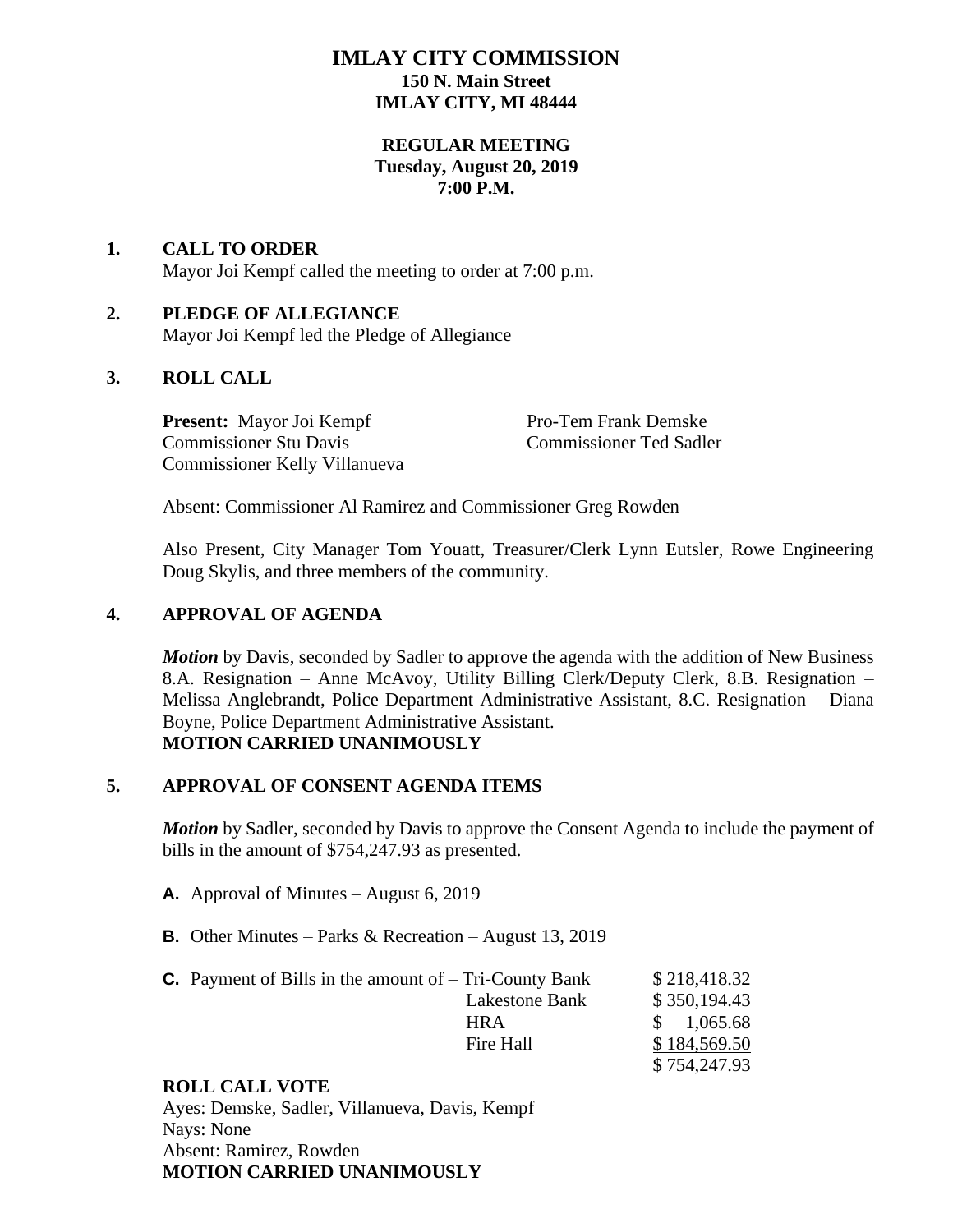### **6. CITIZENS FROM THE FLOOR** None

#### **7. OLD BUSINESS**

#### **A. H2A Architects, Inc. – Invoice for Fire Hall**

*Motion* by Demske, seconded by Villanueva to approve payment to H2A Architects, Inc. for Invoice # 19168, in the amount of \$1,890.00 as presented.

**ROLL CALL VOTE** Ayes: Sadler, Villanueva, Davis, Demske, Kempf Nays: None Absent: Ramirez, Rowden **MOTION CARRIED UNANIMOUSLY**

#### **B. USDA – Fourth Street Project**

Discussion was led by City Manager Tom Youatt concerning the USDA Rural Development Application the City submitted for total reconstruction of Fourth St. At this time the City is not eligible for a Water or Sewer Grant. To be considered for the Sewer portion, the City needs to increase the current rate of \$38.15 by a minimum of 15%. Rural Development offered the City a Loan at 2.75% over 40 years, but the consensus was this was too big of a burden on the tax payers at this time.

*Motion* by Davis, seconded by Sadler to pull the Grant Application, post pone the 4<sup>th</sup> St. Project, and move on to other needed projects. **MOTION CARRIED UNANIMOUSLY**

#### **8. NEW BUSINESS**

#### **A. Resignation – Anne McAvoy, Utility Billing Clerk/Deputy Clerk**

*Motion* by Davis, seconded by Villanueva to accept, with regret, the resignation from Anne McAvoy, Utility Billing Clerk/Deputy Clerk as presented. **MOTION CARRIED UNANIMOUSLY**

### **B. Resignation – Melissa Anglebrandt, Police Department Administrative Assistant**

*Motion* by Davis, seconded by Villanueva to accept, with regret, the resignation from Melissa Anglebrandt, Police Department Administrative Assistant as presented. **MOTION CARRIED UNANIMOUSLY**

#### **C. Resignation – Diana Boyne, Police Department Administrative Assistant.**

*Motion* by Davis, seconded by Sadler to accept, with regret, the resignation from Diana Boyne, Police Department Administrative Assistant as presented. **MOTION CARRIED UNANIMOUSLY**